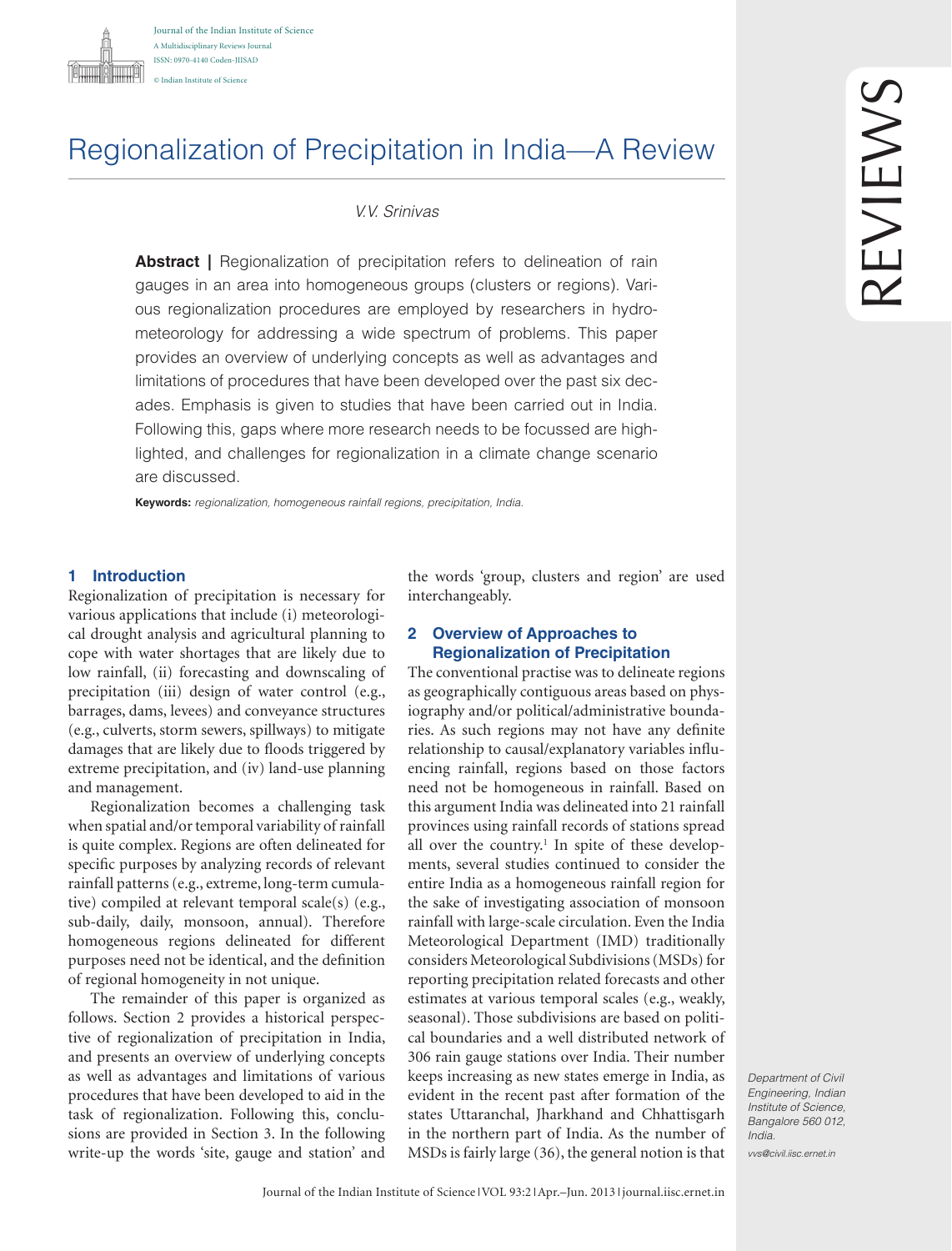they are homogeneous. However, several of them are too extensive to be considered homogeneous as the possibility of entire subdivision getting similarly affected by excess or deficit of rainfall is rare. Various studies revealed that (i) India is too large to be considered as a homogeneous region, as very small or even negative correlations were found between All-India rainfall and rainfall of various  $MSDs$ , and between some  $MSDs$ <sup>2</sup> (ii) many of the MSDs are not homogeneous in frequency distribution of rainfall,<sup>3</sup> and (iii) inter-site correlations of rainfall for various pairs of gauges within certain MSDs are insignificant or even negative. $4-6$ Therefore rainfall estimates for those MSDs that are generally reported by IMD might not be meaningful. Some studies even suggested pooling of certain MSDs owing to similarity in their rainfall characteristics.7 A brief review of various studies that death with such investigations can be found in literature.5,6 In the backdrop of some of these significant findings, India was delineated into five homogeneous Summer Monsoon Rainfall (SMR) regions by grouping MSDs on the basis of the following criteria:8 (i) Contiguity of area, (ii) contribution of monsoon seasonal rainfall to the annual amount, (iii) inter-correlations of sub-divisional and All-India monsoon rainfall, and (iv) relationships between sub-divisional monsoon rainfall and regional/global circulation parameters. The delineated five regions are referred to as, Northwest India, West Central India, Central Northeast India, Northeast India and Peninsular India.<sup>8</sup> They were recently found to be heterogeneous in frequency distribution of summer monsoon rainfall.<sup>9</sup> A group of 14 MSDs in Northwest and West Central India regions was referred to as Homogeneous Indian Monsoon (HIM) region,<sup>6</sup> which was recently found to be spectrally heterogeneous.10

To delineate effective homogeneous regions a variety of regionalization approaches have been developed over the past six decades. They include those based on (i) correlation analysis (e.g., elementary linkage analysis and its variation), (ii) Principal Component Analysis (PCA) also referred to as eigenvector analysis or the related Empirical Orthogonal Function (EOF) analysis, (iii) common factor analysis, (iv) spectral analysis, (v) cluster analysis, and PCA in association with cluster analysis, (vi) hierarchical approach, and (vii) Region of Influence. Of these, PCA, cluster analysis and the last two approaches found use for regionalization of extreme rainfall.

In regionalization based on elementary linkage analysis,<sup>11</sup> formation of homogeneous precipitation regions is based on correlations between precipitation time series corresponding to all

possible pairs of rain gauges in the study area. In the first step, a pair of gauges having the highest correlation in precipitation is identified to form a tentative group. In the second step, a gauge whose precipitation record has significant correlation (greater than a specified correlation-threshold) with that of each of the gauges in the tentative group is identified from the remaining gauges and then assigned to the tentative group. Following this, the second step is repeated till no more gauges can be assigned to the tentative group, which is then declared as a homogeneous region. Subsequently the foregoing procedure of forming homogeneous regions is repeated on gauges that are not already assigned to region(s). Thus each of the regions delineated by elementary linkage analysis has high inter-site correlation in precipitation. This approach to regionalization found application in countries such as Sierra-Leone, West Africa,<sup>12</sup> Tanzania,<sup>13</sup> United Kingdom<sup>14</sup> and Nigeria.<sup>15</sup>

An alternate correlation analysis based regionalization approach<sup>4,5</sup> begins with identification of two gauges having least or weakest correlation in their precipitation data to form central stations or seed points. To form a coherent rainfall zone (region) around a central station, gauges whose precipitation records have positive significant correlation (greater than a specified correlationthreshold) with that of the central station are identified and then ranked in descending order of the correlation. Geographical proximity could be the basis for ranking of gauges with a comparable correlation value. The central station is first grouped with the gauge that has the highest value of correlation with it in terms of rainfall to form a zone. Following this, other gauges are considered one at a time, in order of their rank, and assigned to the zone if the gauge's precipitation time series has positive significant correlation with precipitation corresponding to each of the gauges available in the zone at that stage. The subsequent central station is chosen from the gauges that are not already assigned to the existing zone(s), such that its corresponding precipitation is as poorly correlated as possible to that of the existing central stations, and the foregoing procedure is followed to form a coherent rainfall zone around it. This process is continued until an adequate network of central stations representing the entire gamut of rainfall variation in the study region is obtained. This approach was applied to delineate Karnataka state of India into 2 to 9 coherent rainfall zones.<sup>4</sup> Intersite correlation of annual rainfall was considered to identify central stations and the coherence within each delineated zone was examined in terms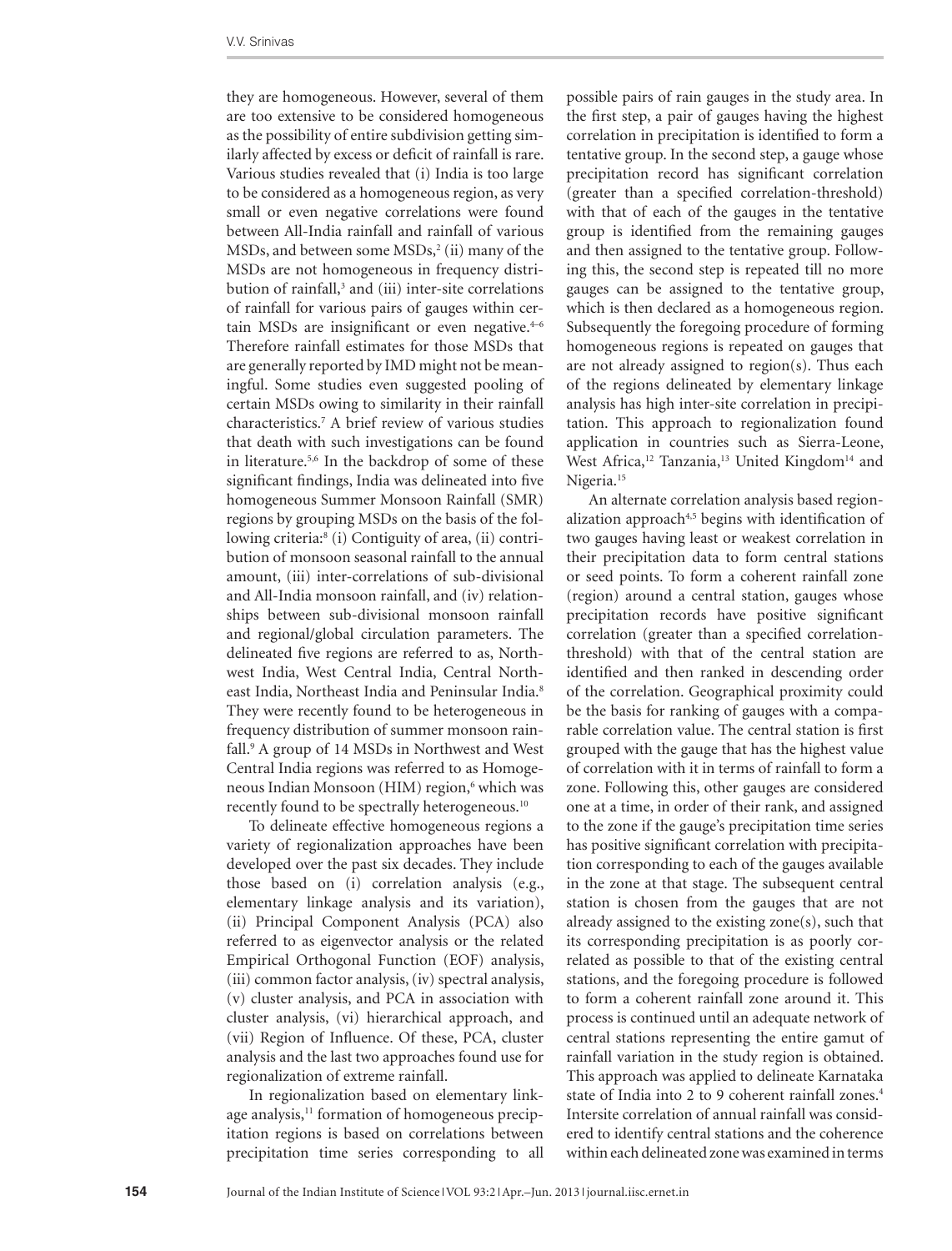of intersite correlation on seasonal and monthly scales. In a subsequently study, the approach was applied to delineate India into 31 zones that were coherent with respect to the variations of the SMR that extends over the period June–September.<sup>5</sup> Monthly rainfall records of 200 IMD gauges having at least 25 years record (during 1901–1987) and situated at locations having elevation within 1 km above sea-level were considered for the study. Seventeen of those regions were found to be definitely heterogeneous and another four were found to be possibly heterogeneous in terms of frequency distribution of SMR based on 1° × 1° resolution IMD gridded rainfall data.16 Very recently the approach was adapted to delineate India into 26 homogeneous rainfall zones using annual as well as southwest monsoon rainfall, and 20 zones using annual as well as northeast monsoon rainfall.<sup>17</sup> Fifty-one years long daily rainfall records collated during the period 1951 to 2001 at 1025 rain gauges spread all over India were considered for the study.

An issue with regionalization by the aforementioned correlation analysis based methods is that the delineated regions are sensitive to the choice of correlation threshold value, but there is no established procedure to arrive at an optimal value of the same.

In regionalization by Principal Component Analysis (PCA), which is often referred to as eigen vector analysis or empirical orthogonal function analysis, Principal Components (PCs) that are orthogonal to each other are derived from interstation correlation and/or covariance matrix of precipitation in the study area. If the first few leading PCs account for significant percent of the total variance, their spatial patterns are analysed to form homogeneous precipitation regions. This approach could involve either plotting the unrotated and/or rotated PC loadings on the map of the study area, or representing stations as points in two-dimensional space of leading PCs. In the context of regionalization of extreme rainfall, regional frequency (growth) curves of precipitation extremes are constructed for each of the delineated regions using pooled information from the region,<sup>18</sup> or by fitting regional regression relationship between PCs and parameters of the distribution.19 The developed curves or relationships are useful to arrive at quantile estimates at sites that are ungauged or have inadequate data. The PCA approach has been widely applied to precipitation data from various parts of the world including southern Africa,<sup>20</sup> United Kingdom,<sup>21</sup> United States<sup>22</sup> and its border regions with Mexico,<sup>23</sup> European Mediterranean Countries,<sup>24</sup> Austria,25 Yugoslavia,26 India,27,28 Switzerland,29

Island of Tahiti,<sup>19</sup> Italy,<sup>30</sup> and Spain.<sup>18,31</sup> Delineation of homogeneous rainfall zones based on this approach becomes cumbersome when a large number of PCs collectively account for a significant percent of the total variance, and/or if the number of gauges in the study area is large. In the Indian context, prior studies<sup>5,27,28,32</sup> indicated that the first few leading PCs are unable to account for significant percent of the total variance in summer monsoon season during which the country receives copious rainfall, possibly due to complexity in spatial variation of the rainfall. Hence PCA approach is not the best possible choice to delineate homogeneous Summer Monsoon Rainfall (SMR) regions. In a study confined to sub-Himalayan region and Gangetic plains of India, four homogeneous rainfall regions for both seasonal and monthly time scales were delineated based on analysis of seasonal and monthly summer monsoon rainfall of 90 stations considered over the period 1871 to 1984.<sup>28</sup>

To address lack of resolution power of conventional PCA with progression to the higher components (PCs), PCA based on sequential sieving of stations was proposed for regionalization.27 The procedure involves identification of the first major sequential region by grouping sites that are highly correlated with the first significant PC. At this stage, those grouped sites are omitted and the reduced dataset is once again subjected to PCA. If the new first PC is significant then second sequential region is formed by grouping stations that are highly correlated with it. The process of eliminating already grouped sites and locating first new PC using data of the remaining sites to delineate a new sequential region is repeated till the residual stations (unallocated to regions) naturally group themselves into well separated geographically contiguous regions. Ten sequentially coherent homogeneous rainfall regions were identified in India by applying this procedure to SMR totals of 200 stations over the period 1901–1980. The regions accounted for 91% of the study area.<sup>27</sup> Six of those regions were found to be definitely heterogeneous and another three were found to be possibly heterogeneous when tested for homogeneity in SMR frequency distribution based on  $1^{\circ} \times 1^{\circ}$ resolution IMD gridded rainfall data.16

Common Factor Analysis (CFA) approach to regionalization involves application of factor analysis to inter-site correlation matrix to arrive at common factors and specific factors. The analysis assumes an underlying basic model for the data and it allows accounting for specific variance, which is not possible with PCA. The specific variance is related to local forcing that influences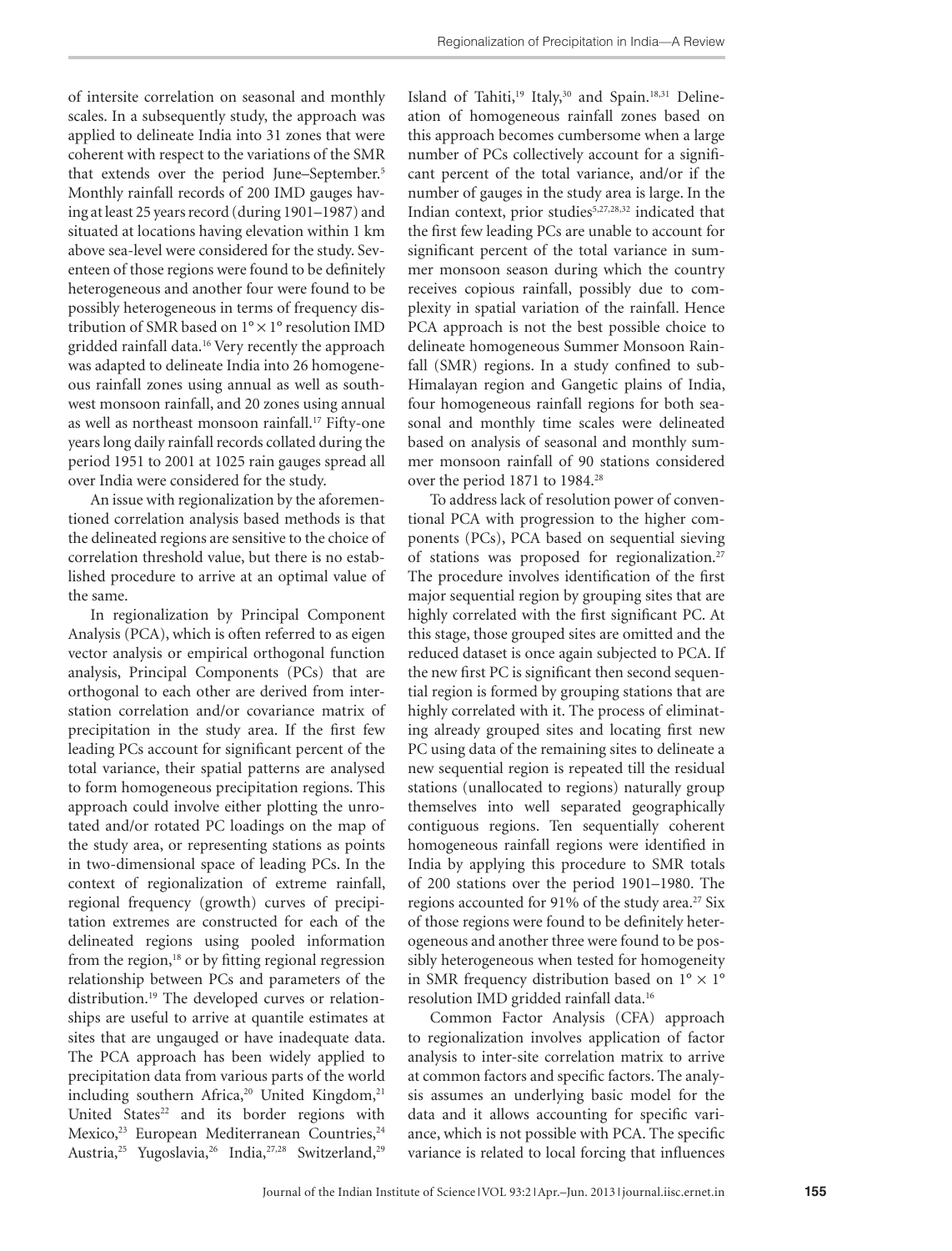rainfall variability at individual gauges in the study area, and is different from the forcing that is common to a group of gauges. $33,34$  In PCA, the specific variance is distributed among all the loadings, indicating that the sum of localized effects is spread over all the modes. In CFA, the specific variance is not manifested on any of the loadings. The number of common factors is optimized to maximize the variance shared by stations (communality) and minimize the specific variance. Each of the common factors represents a region comprising of stations that share the communality variance. If reasonable number of common factors do not account for significant percent of the variance shared by stations, CFA may not be a good choice for regionalization. This approach found applications on data from countries such as Kenya<sup>35</sup> and Puerto Rico.<sup>33,34</sup>

Cluster analysis procedures gained recognition for use in delineation of homogeneous rainfall groups owing to their effectiveness in interpreting patterns in data of explanatory variables influencing rainfall, or in leading PCs resulting from PCA. Each gauge is represented by a feature vector that comprises of explanatory variables or PCs, which are referred to as attributes. Conventional practise is to consider attributes as statistics computed from precipitation records, besides location indicators of gauges (e.g., latitude, longitude, elevation/altitude, distance to the sea). The statistics include mean annual/seasonal/ monthly/daily precipitation, mean number of wet days, ratio of minimum average two-month precipitation to maximum average two-month precipitation, parameters of hydrologic distributions fitted to precipitation data. When such statistics (attributes) form basis for regionalization, adequate number of sites with sufficiently long period of contemporaneous observations is necessary to form meaningful regions, and regions cannot be delineated in ungauged areas. The cluster analysis approach facilitates formation of regions that are not necessarily contiguous in geographical space. It has been extensively applied throughout the world, including countries like United States, 36-38 Spain,<sup>39,40</sup> Australia,<sup>41</sup> Iran,<sup>42,43</sup> Austria,<sup>44</sup> South Africa and Lesotho,<sup>45</sup> South America,<sup>46</sup> India<sup>3,9,47-51</sup> and China.<sup>52</sup>

In a study covering peninsular India, PCA in conjunction with cluster analysis was applied to the mean pentad (5-day) rainfall data of 53 stations pertaining to the period 1901–1950 for regionalization.47 The stations were represented as points in the coordinate space of the amplitudes of the two leading eigenvectors and nearest centroid sorting (clustering) method was used to delineate

them into eight geographically contiguous areas or clusters. Further, in a study confined to Western Ghat region of India, Ward's hierarchical clustering method was applied to gridded mean annual rainfall data to form three zones (regions): Coastal zone, Transition zone and Malanad zone.<sup>50</sup> The gridded data was based on records of 93 rain gauge stations in the region (whose lengths varied from 10 to 50 years), and the grid was designed to have resolution of  $7.5' \times 7.5'$  on windward side, and  $15' \times 15'$  on leeward side of Western Ghats. Recently, in two studies covering India, partitional clustering procedures were considered for delineation of homogeneous summer monsoon and annual rainfall regions.<sup>3,9</sup> Attributes that facilitate regionalization in ungauged as well as sparsely gauged areas were suggested. Finer details of those studies are provided in latter part of this review. More recently a cluster ensemble algorithm was applied to  $1^{\circ} \times 1^{\circ}$  gridded annual rainfall data of IMD over the period 1951–2003 to arrive at 9 regions in India that are homogeneous in annual rainfall.<sup>51</sup>

In regionalization based on spectral analysis, gauges that show significantly low spectral variability are grouped together to form a region. Recently a Monte-Carlo procedure to assess spectral homogeneity of a region was proposed and its utility in delineating a spectrally homogeneous region was demonstrated.<sup>10</sup> The procedure involves examining whether spectral variability of the region differs significantly from that expected in realizations of white noise process whose number is equal to that of sites in the region. Herein, the spectral variability refers to variation among Power Spectral Densities (PSDs) of standardized anomaly precipitation time series of stations in the region, and it is computed with respect to PSD of the ensemble average rainfall over the region. Application of the spectral homogeneity test to rainfall data over the period 1871–1990 and analysis of periodicities in rainfall revealed that a group of 14 MSDs in the central and northwestern parts of India, which was declared to be a homogeneous Indian monsoon (HIM) region in a previous study,<sup>6</sup> is not spectrally homogeneous.<sup>10</sup> One can explore forming homogeneous rainfall sub-regions in India by grouping MSDs whose spectral variability is less than that expected in realizations of white noise process at specified confidence level. An alternative option is to form groups (regions) through application of agglomerative hierarchical clustering procedures (single, complete and average linkage) to rainfall spectra, by considering metric for estimating the distance between any two gauges to be the deviation of the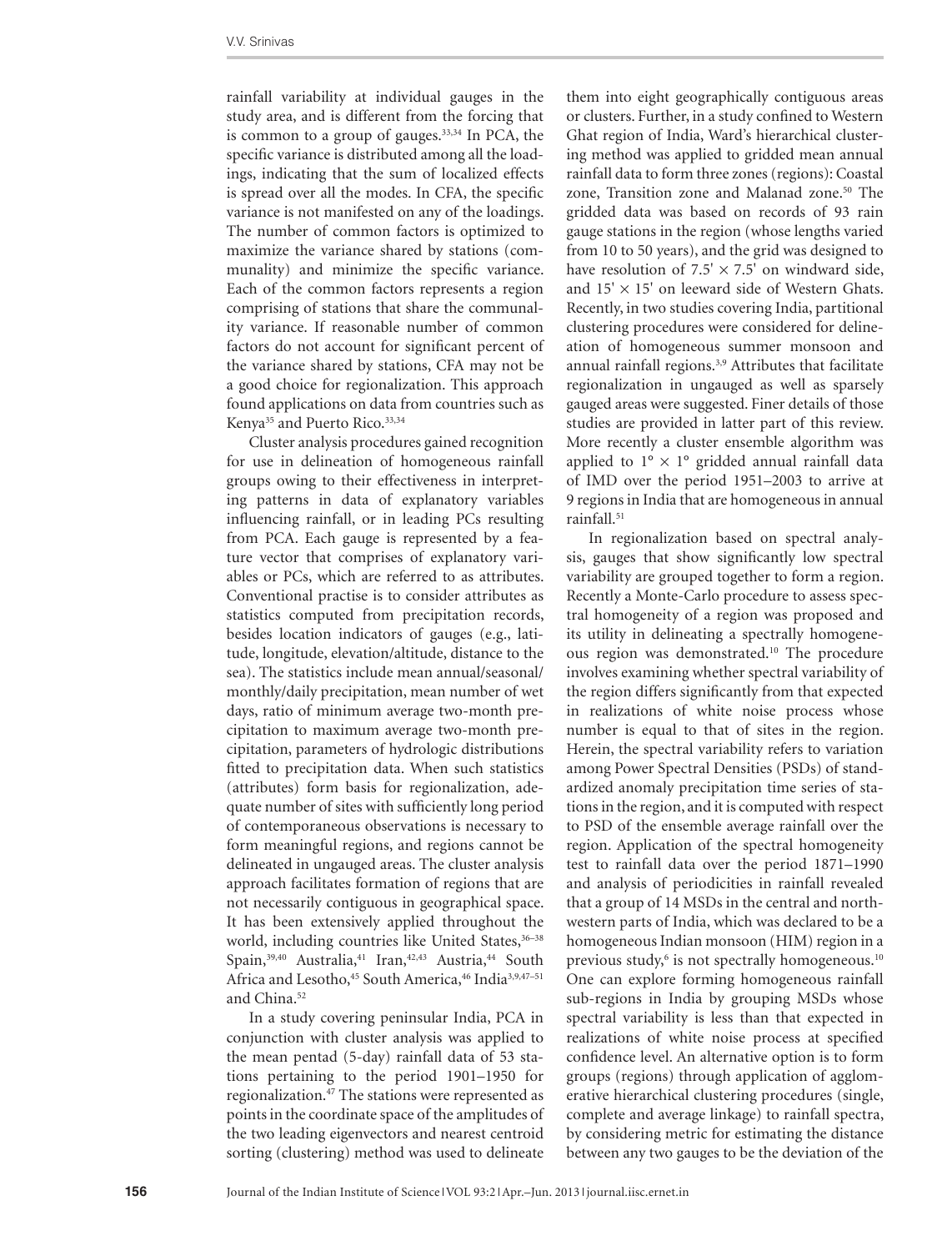cross-correlation coefficient between their rainfall spectra from unity.10

Hierarchical regionalization approach explicitly accounts for spatial variability in moments of predictand (extreme rainfall) data.53,54 It is based on the hypothesis that higher-order moments (e.g., skewness and kurtosis) of extreme rainfall data do not display significant spatial variability over a larger area than relatively lower order moment (coefficient of variation), which in turn is assumed to vary more slowly over space than the first-order moment. Therefore for the sake of frequency analysis at a target site, information from more (less) sites is used to estimate distribution parameters controlling the higher (lower) order moments. This approach is not appropriate for direct application to large geographical areas like Indian subcontinent with diverse climatic conditions.

Region of influence approach considers each target site to have its own region consisting of those sites whose distance to the target site in a weighted multi-dimensional space of predictors does not exceed a chosen threshold distance value.55,56 Pooled information from all the sites in a region forms basis for constructing a regional frequency curve, and in the process each site could be weighed according to its proximity to the target site. This approach contradicts with the notion of forming geographically contiguous regions and has subjectivity in the selection of weights and threshold value.

Regions delineated using the conventional regionalization procedures may not be reliable when the study area is sparsely gauged and the period of contemporaneous records for the gauges considered is inadequate to account for sampling variability. Further it is not possible to delineate regions in ungauged areas using those procedures. To address these issues an approach is proposed recently, which recommends choosing attributes for cluster analysis as location indicators of gauges and PCs extracted from Large Scale Atmospheric Predictor Variables (LSAPVs) influencing rainfall at those gauges.<sup>9</sup> This enables delineation of regions even in ungauged areas because gridded data on LSAPVs are available for the entire globe (earth) from various reanalysis databases, irrespective of the available number of rain gauges in the study area. Another advantage of choosing such attributes is creation of an opportunity to validate the delineated regions for homogeneity using statistics of the observed precipitation. Such validation is not possible with conventional approaches which delineate regions based on statistics estimated using at-site rainfall data (e.g.,

correlations, summary statistics), because use of the same or closely related statistics for regionalization as well as validation of regions is inappropriate. Regions formed in ungauged areas using the suggested approach could be validated in future, when rainfall data becomes available. Besides this, the approach provides scope to arrive at future projections of homogeneous precipitation regions in a study area, as information on LSAPVs is available even for future periods from a large number of General Circulation Models (GCMs). Such projections might be useful to prepare plans for water resources development and management in the area. Based on this approach India was delineated into 17 homogeneous summer monsoon rainfall (SMR) regions (Figure 1) through analysis of results obtained from application of K-means partitional clustering procedure to feature vectors corresponding to fifty-two  $2.5^{\circ} \times 2.5^{\circ}$  grid boxes portraying grid of NCEP (National Centers for Environmental Prediction) reanalysis data covering the country.<sup>9</sup> Monthly mean values of 15 LSAPVs (listed in Table 1) over a spatial domain of 16 NCEP grid points surrounding each grid box were subjected to PCA to extract five PCs that preserved more than 97% of the variance. Each feature vector comprised of the PCs and three standardized location attributes: latitude, longitude, and average elevation of terrain in each of the NCEP grid boxes.

Besides this, the conventional regionalization procedures yield hard clusters or groups of rain gauges, which means that each gauge can utmost belong to one region. This is based on the assumption that rainfall of a gauge fully resembles that at other gauges in the region (to which it is assigned) in terms of explanatory/causal variables influencing the same, and it does not have any resemblance to rainfall at sites in other regions. This assumption is not valid in real world scenario and hence formation of regions with soft boundaries would be more meaningful. In this perspective, the foregoing approach was extended to fuzzy framework, which allows a gauge to belong to more than one region simultaneously.3 India was delineated into 25 homogeneous annual rainfall regions (Figure 2) through application of Fuzzy *c*-means cluster analysis to feature vectors corresponding to two hundred and ninety four 1° × 1° grid boxes depicting grid of IMD rainfall data covering the country. The NCEP reanalysis data of 15 LSAPVs (listed in Table 1) were re-gridded from  $2.5^{\circ} \times 2.5^{\circ}$  to  $1^{\circ} \times 1^{\circ}$ resolution and twelve monthly mean values of all the LSAPVs over a spatial domain of 25 grid points surrounding each grid box were subjected to PCA to extract four PCs that preserved more than 95%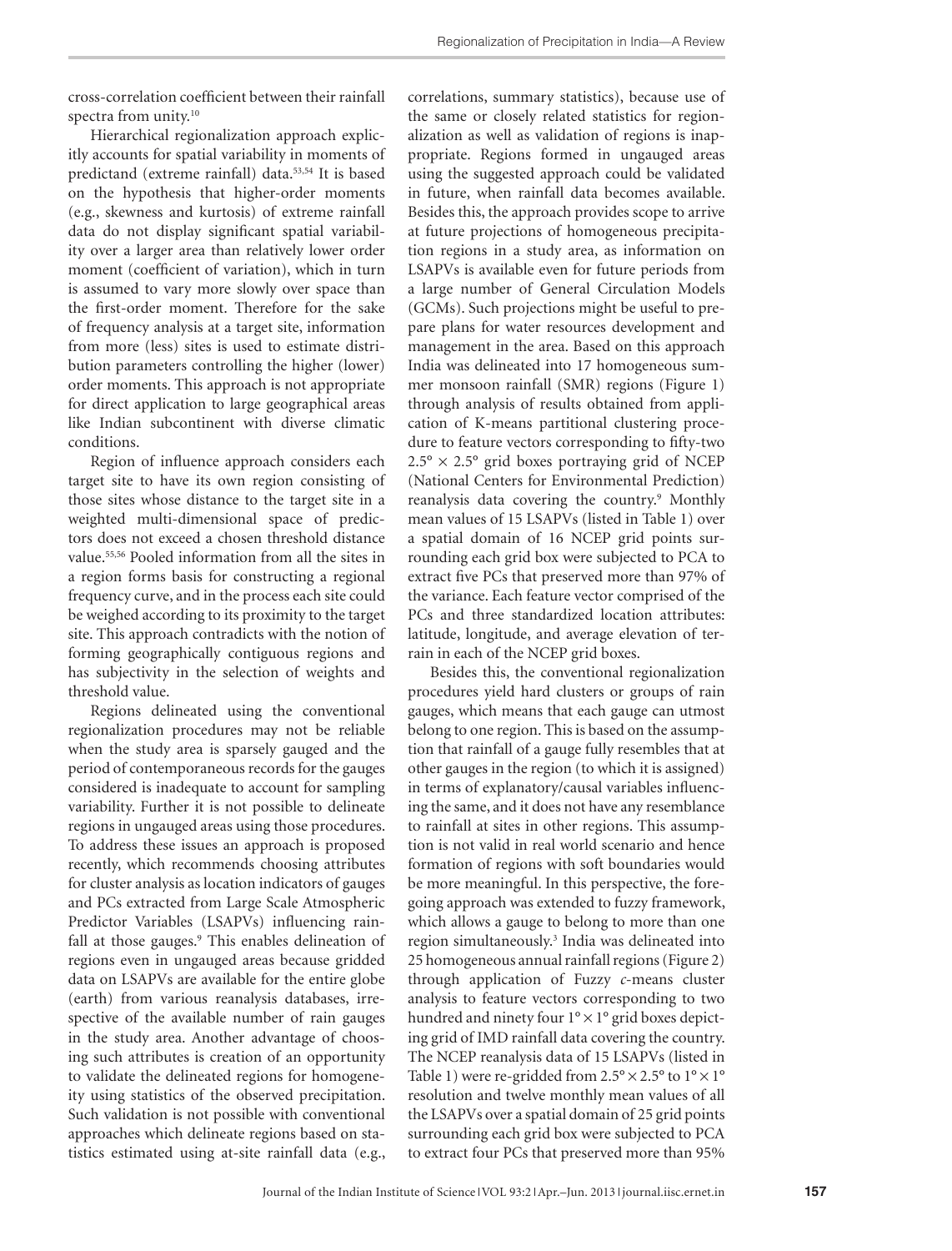



| <b>Table 1:</b> Atmospheric variables considered for regionalization of Indian rainfall. |                          |
|------------------------------------------------------------------------------------------|--------------------------|
| Variable name                                                                            | Pressure levels (in kPa) |
| Air temperature                                                                          | 92.5, 70, 50, 20         |
| Geopotential height                                                                      | 92.5, 50, 20             |
| Meridional wind                                                                          | 92.5, 20                 |
| Precipitable water                                                                       |                          |
| Specific humidity                                                                        | 92.5, 85                 |
| Surface pressure                                                                         |                          |
| Zonal wind                                                                               | 92.5, 20                 |

of the variance. A feature vector representing each grid box comprised of the corresponding PCs, seasonality measure (Julian day depicting middle day of a 30-day maximum rainfall period in each year), and three standardized location attributes: latitude, longitude, and average elevation of terrain in the grid box. The seasonality of rainfall was chosen as an attribute because the gauges which receive maximum rainfall during the same time of a year could form a homogeneous rainfall region, owing to similarity in causal factors influencing rainfall. Information on seasonality can be reliably obtained from local inhabitants even at ungauged sites.<sup>3</sup>

Each of the SMR (annual) regions delineated in the foregoing studies $3,9$  was validated (tested)

for homogeneity in *L*-moment framework<sup>57</sup> using *L*-statistics of gridded SMR (annual rainfall) data for the period 1951–2004. The gridded data were prepared from daily records at 2140 stations (having a minimum of 90% of data during 1951–2004) chosen from the available 6329 stations in India by Interpolation scheme of Shepard.58–60 Density of considered stations was high over southern Peninsula and was low over northern plains and eastern parts of India. In homogeneity test a region was said to be homogeneous if precipitation records of all the sites in it could be considered as samples drawn from a particular frequency distribution (population). An advantage with regional homogeneity test57 is that it avoids *a priori* assumptions about the form of the probability distribution of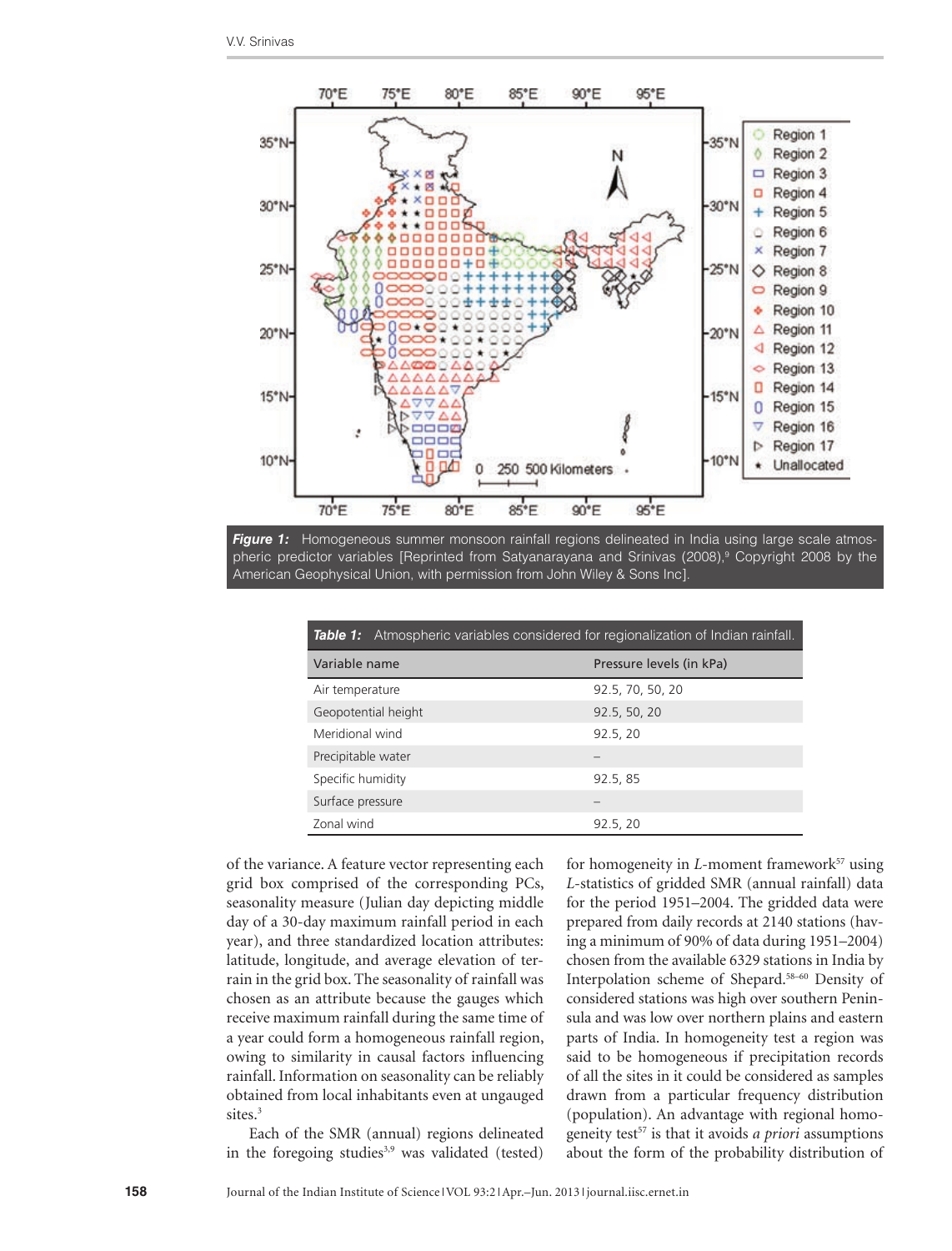

tor variables [Reprinted from Satyanarayana and Srinivas (2011),<sup>3</sup> Copyright 2011, with permission from Elsevier].

precipitation records. Besides this, it is worth noting that the studies considered LSAPVs based on reanalysis data as surrogate for those in observed data to arrive at attributes, because latter data were unavailable for target locations over the study area. The reanalysis data are produced by integration of historical observations (wherever available) and model simulations using data assimilation techniques. Typical examples of such data that are available for use from public domains include NCEP/NCAR reanalysis-1,<sup>61</sup> NCEP-DEO AMIP-II reanalysis,<sup>62</sup> ECMWF 15 year re-analysis  $(ERA-15)$ ,<sup>63</sup> ECMWF 40 year re-analysis  $(ERA-15)$ 40),<sup>64</sup> and Japanese 25-year Reanalysis (JRA-25).<sup>65</sup> As reanalysis data based on different sources are not the same, the number and composition of delineated homogeneous rainfall regions might differ with change in the data. Further, as the available atsite rainfall records are not sufficiently large, there

is uncertainty in arriving at a precise estimate for homogeneity of each of delineated regions. In view of these issues, further investigations are necessary to quantify various types of uncertainties associated with the delineated regions. Furthermore, the regions could be revalidated for homogeneity when more rain gauge data becomes available.

Another important issue is that the conventional regionalization approaches consider rainfall (predictand) to be a stationary stochastic process, and assume that the relationships between rainfall and its explanatory/causal (predictor) variables are time invariant. In the recent decades there is increase in evidence of climate change and nonstationarity in rainfall is suspected in various parts of the world. In this backdrop, it is necessary to verify stationarity of datasets at time scales of relevance before proceeding to regionalization and develop effective regionalization approaches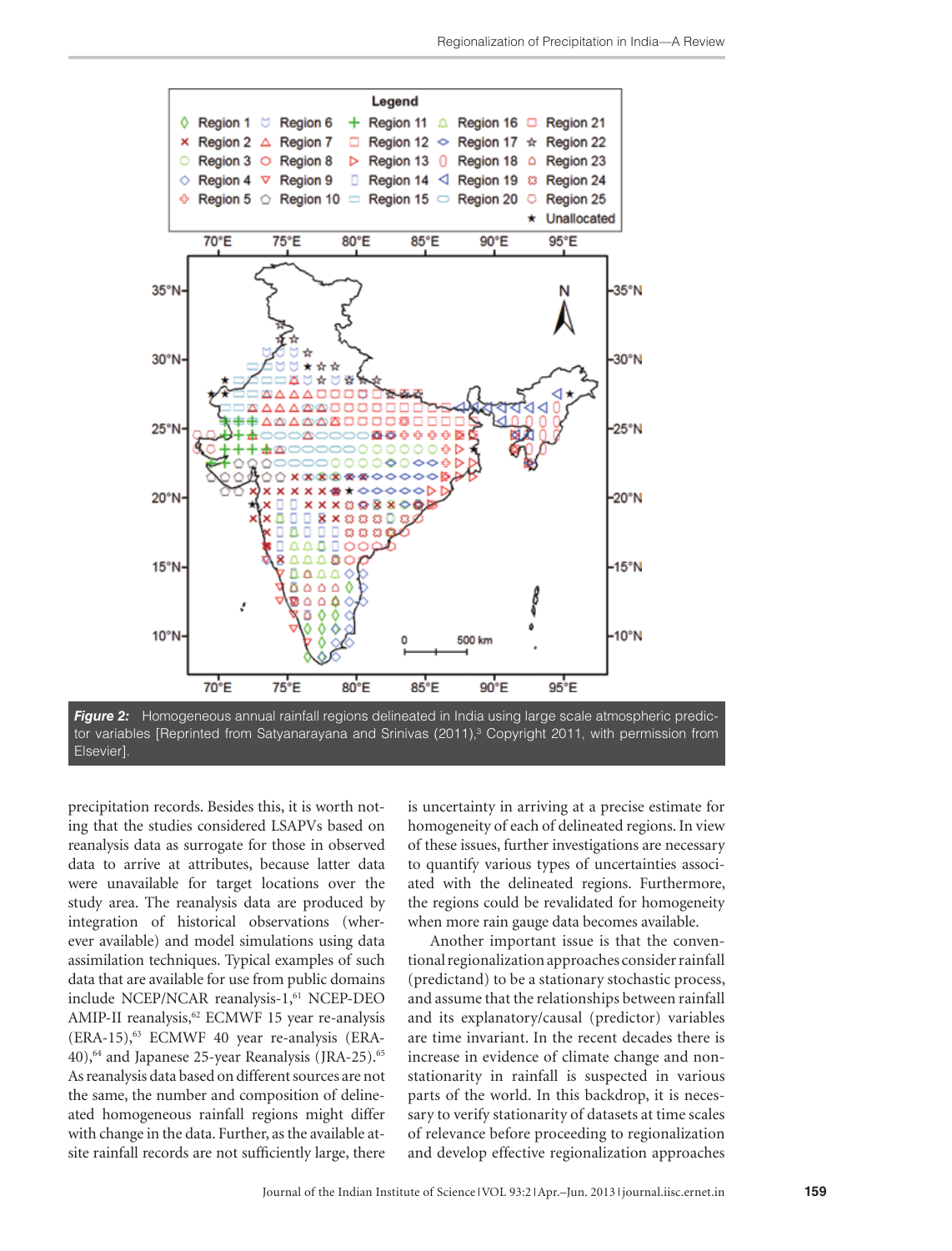for use with non-stationary data. In Indian context, it is worth noting that a study covering the period 1871–1990 revealed large interannual and decadal variations, but no systematic trend in the all India rainfall.<sup>6</sup> Further, a study covering the period 1951–2000 did not find significant trend in the mean monsoon seasonal rainfall over central India.<sup>66</sup> Nevertheless, non-stationarity is suspected to be more in data at finer time scales such as daily and hourly, and it cannot be ignored while performing regionalization of extreme rainfall. Future research should explore these issues.

#### **3 Conclusions**

The following conclusions can be drawn from the foregoing discussion:

- 1. India is too large to be considered as a homogeneous region. Further, many of the meteorological subdivisions that are being considered by IMD for reporting precipitation related forecasts and other estimates are statistically heterogeneous in precipitation.
- 2. Principal component analysis approach is not the best possible choice to delineate homogeneous Summer Monsoon Rainfall (SMR) regions in India, because the first few leading PCs (derived from inter-station correlation and/or covariance matrix) do not collectively account for a significant percent of the total variance shared by stations.
- 3. Common factor analysis approach has capability to account for specific variance that is related to local forcing which influences rainfall variability at individual gauges in the study area.
- 4. Cluster analysis based regionalization approach appears to be appealing owing to its effectiveness in interpreting patterns in data of explanatory variables influencing rainfall, or in leading PCs resulting from PCA.
- 5. Regions delineated using conventional regionalization procedures (e.g., correlation analysis, principal component analysis; common factor analysis) may not be reliable when the study area is sparsely gauged and the period of contemporaneous records for the gauges considered is inadequate to account for sampling variability.
- 6. Regions must be validated for homogeneity. The validation could be done using rainfall statistics that are not closely related to the statistics which form basis to arrive at the regions. Delineation of regions using large scale atmospheric (climate) variables and validating the regions using rainfall statistics could be one such strategy.
- 7. Regions need not be geographically contiguous.
- 8. Formation of homogeneous rainfall regions with soft (fuzzy) boundaries would be meaningful.

#### Received 14 May 2013.

#### **References**

- 1. Blanford H F, *India Meteorological Memoirs*, Government of India, 1884.
- 2. Parthasarathy B, Interannual and long-term variability of Indian summer monsoon rainfall, *Proceedings of the Indian Academy of Sciences* (*Earth and Planetary Sciences*), 93(4), (1984) 371–385.
- 3. Satyanarayana P and Srinivas V V, Regionalization of precipitation in data sparse areas using large scale atmospheric variables—A fuzzy clustering approach, *Journal of Hydrology*, 405(3–4), (2011) 462–473.
- 4. Gadgil S, Gowri R and Yadumani, Coherent rainfall zones: case study for Karnataka, *Proceedings of the Indian Academy of Sciences* (*Earth and Planetary Sciences*), 97(1), (1988), 63–79.
- 5. Gadgil S, Yadumani and Joshi N V, Coherent rainfall zones of the Indian region. *International Journal of Climatology*, 13, (1993) 547–566.
- 6. Parthasarathy B, Kumar R K, Munot A A, Homogeneous Indian monsoon rainfall: variability and prediction. *Proceedings of the Indian Academy of Sciences* (*Earth and Planetary Sciences*), 102(1), (1993) 121–155.
- 7. Shukla J, Interannual variability of monsoons; In: Monsoons (eds) J S Fein and P L Stephens, Wiley and sons, New York, Chapter 14, 399–464, 1987.
- 8. Parthasarathy B, Munot A A, Kothwale D R, Monthly and Seasonal Rainfall Series for All-India Homogeneous Regions and Meteorological Subdivision: 1871–1994, *Research Report No. RR-065*, Indian Institute of Tropical Meterology, Pune, 1995.
- 9. Satyanarayana P and Srinivas V V, Regional frequency analysis of precipitation using large-scale atmospheric variables, *Journal of Geophysical Research—Atmospheres*, 113, (2008) D24110, doi:10.1029/2008JD010412.
- 10. Azad S, Vignesh T S and Narasimha R, Periodicities in Indian monsoon rainfall over spectrally homogeneous regions, *International Journal of Climatology*, 30(15), (2010) 2289–2298.
- 11. McQuitty L L, Elementary linkage analysis for isolating orthogonal and oblique types and typal relevances, *Educational and Psychological Measurement*, 17(2), (1957) 207–229.
- 12. Gregory S, Rainfall over Sierra-Leone, *Research Paper No. 2*, Department of Geography, University of Liverpool, 1965, 55 pp.
- 13. Jackson I J, The spatial correlation of fluctuations in rainfall over Tanzania: A preliminary analysis. Archives for Meteorology, Geophysics, and Bioclimatology, Series B, 20(2), (1972) 167–178.
- 14. Gregory S, On the delimitation of regional patterns of recent climatic fluctuations. *Weather*, 30(9), (1975) 276–287.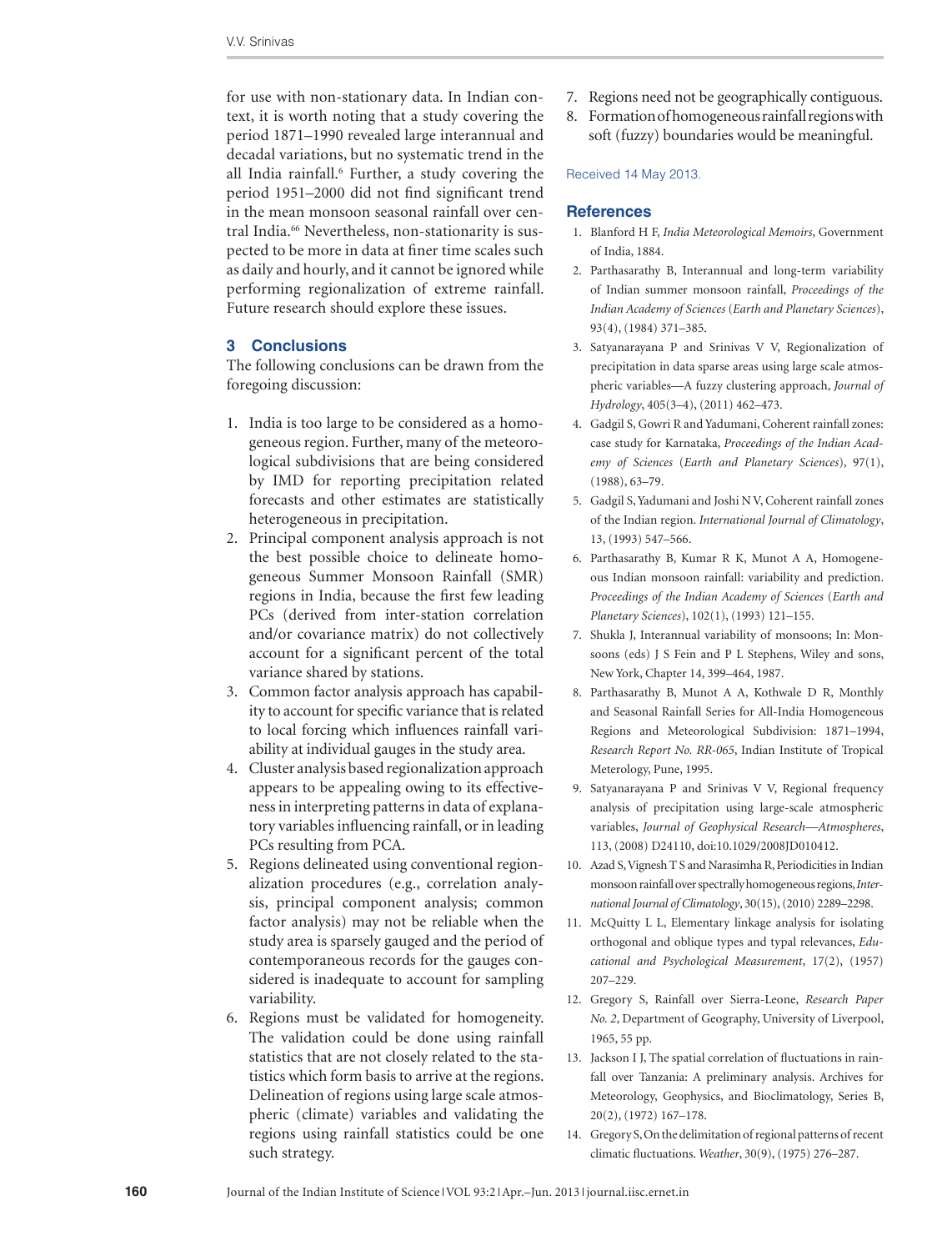- 15. Adelekan I O, Spatio-temporal variations in thunderstorm rainfall over Nigeria, *International Journal of Climatology*, 18(11), (1998) 1273–1284.
- 16. Satyanarayana P, Regional frequency analysis of hydrometeorological events—An approach based on climate information, PhD Thesis, Indian Institute of Science, Bangalore, 2009.
- 17. Saikranthi K, Rao T N, Rajeevan M, and Rao S V B, Identification and validation of homogeneous rainfall zones in India using correlation analysis, *Journal of Hydrometeorology*, 14(1), (2013) 304–317, DOI: 10.1175/JHM-D-12–071.1.
- 18. García-Marín A P, Ayuso-Munoz J L, Taguas-Ruiz E V and Estevez J, Regional analysis of the annual maximum daily rainfall in the province of Malaga (southern Spain) using the principal component analysis, *Water and Environment Journal*, 25(4), (2011) 522–531.
- 19. Wotling G, Bouvier Ch., Danloux J, and Fritsch J-M, Regionalization of extreme precipitation distribution using the principal components of the topographical environment, *Journal of Hydrology*, 233(1–4), (2000) 86–101.
- 20. Dyer T G J, The assignment of rainfall stations into homogeneous groups: An application of principal component analysis, *Quarterly Journal of the Royal Meteorological Society*, 101(430), (1975) 1005–1013.
- 21. Gregory J M, Jones P D, and Wigley T M L, Precipitation in Britain: an analysis of area-average data updated to 1989, *International Journal of Climatology*, 11(3), (1991) 331–345.
- 22. Richman M B and Lamb P J, Climatic pattern analysis of three- and seven-day summer rainfall in the central United States: Some methodological considerations and a regionalization, *Journal of Climate and Applied Meteorology*, 24(12), (1985) 1325–1343.
- 23. Comrie A C and Glenn E C, Principal componentsbased regionalization of precipitation regimes across the southwest United States and northern Mexico, with an application to monsoon precipitation variability, *Climate Research*, 10, (1998), 201–215.
- 24. Goossens C, Principal component analysis of Mediterranean rainfall. *Journal of Climatology*, 5(4), (1985) 379–388.
- 25. Ehrendorfer M, A regionalization of Austria's precipitation climate using principal component analysis, *Journal of Climatology*, 7(1), (1987) 71–89.
- 26. Pandzic K, Principal component analysis of precipitation in the Adriatic-Pannonian area or Yugoslavia, *Journal of Climatology*, 8(4), (1988) 357–370.
- 27. Iyengar R N and Basak P, Regionalization of Indian monsoon rainfall and long-term variability signals, *International Journal of Climatology*, 14(10), (1994) 1095–1114.
- 28. Singh K K and Singh S V, Space time variation and regionalization of seasonal and monthly summer monsoon rainfall of the sub-Himalayan region and Gangetic plains of India, *Climate Research*, 6(3), (1996) 251–262.
- 29. Baeriswyl P A and Rebetez M, Regionalization of precipitation in Switzerland by means of principal component analysis. *Theoretical and Applied Climatology*, 58(1–2), (1997) 31–41.
- 30. Brunetti M, Maugeri M, Nanni T and Navarra A, Droughts and extreme events in regional daily Italian precipitation series, *International Journal of Climatology*, 22(5), (2002) 543–558.
- 31. Llasat M C, Ceperuelo M and Rigo T, Rainfall regionalization on the basis of the precipitation convective features using a raingauge network and weather radar observations, *Atmospheric Research*, 83(2–4), (2007) 415–426.
- 32. Bedi H S, Bindra M M S, Principal components of monsoon rainfall. Tellus 32, (1980) 296–298.
- 33. Carter M M, Convective rainfall regions in Puerto Rico, *MS Thesis*, *The Florida State University*, 1995.
- 34. Carter M M and Elsner J B, A statistical method for forecasting rainfall over Puerto Rico, *Weather and forecasting*, 12(3), (1997) 515–525.
- 35. Bärring, L. Spatial patterns of daily rainfall in central Kenya: application of principal component analysis and spatial correlation. *Journal of Climatology*, 7(3), (1987) 267–289.
- 36. Easterling D R, Regionalization of thunderstorm rainfall in the contiguous United States. *International Journal of Climatology*, 9(6), (1989) 567–579.
- 37. Guttman N B, The use of *L*-moments in the determination of regional precipitation climates, *Journal of Climate*, 6(12), (1993) 2309–2325.
- 38. Trefry C M, Watkins Jr. D W, Johnson D, Regional rainfall frequency analysis for the state of Michigan, *Journal of Hydrologic Engineering*, 10(6), (2005) 437–449.
- 39. Periago M C, Lana X, Serra C, Mills G F, Precipitation regionalization: An application using a meteorological network in Catalonia (NE Spain), *International Journal of Climatology*, 11(5), (1991) 529–543.
- 40. Mills G F, Principal component analysis of precipitation and rainfall regionalization in Spain, *Theoretical Applied Climatology*, 50(3–4), (1995) 169–183.
- 41. Bonell M and Sumner G, Autumn and winter daily precipitation areas in Wales, 1982–1983 to 1986–1987, *International Journal of Climatology*, 12(1), (1992) 77–102.
- 42. Domroes M, Kaviani M and Schaefer D, An analysis of regional and intra-annual precipitation variability over Iran using multivariate statistical Methods, *Theoretical and Applied Climatology*, 61(3–4), (1998) 151–159.
- 43. Dinpashoh Y, Fakheri-Fard A, Moghaddam M, Jahanbakhsh S and Mirnia M, Selection of variables for the purpose of regionalization of Iran's precipitation climate using multivariate methods, *Journal of Hydrology*, 297(1–4), (2004) 109–123.
- 44. Holawe F and Dutter R, Geostatistical study of precipitation series in Austria: time and space, *Journal of Hydrology*, 219(1–2), (1999) 70–82.
- 45. Mimmack G M, Mason S J and Galpin J S, Choice of distance matrices in cluster analysis: Defining regions, *Journal of Climate*, 14(12), (2001) 2790–2797.